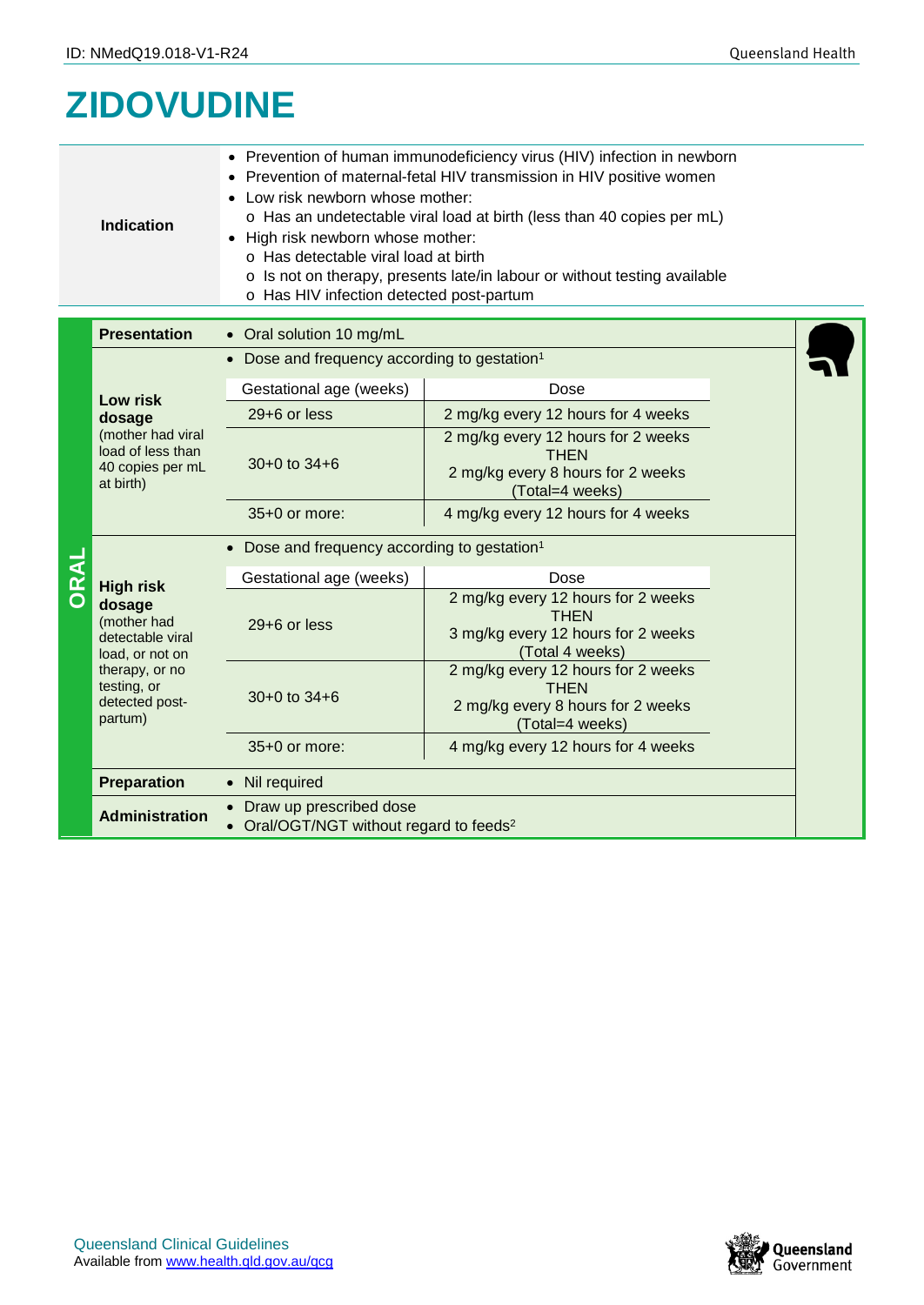|                    | If unwell and/or cannot tolerate enteral medication<br><b>Indication</b><br>o Change to oral route to complete 4 week course (when able)                                                                                                                                                                                                                                                                                                                                                                                                                                                                                                                                                                                                                                                                                                                                                                                                                                                                                                         |                                                                                                                                                                                                                                                                                                                                                                                                                                                                                                                     |                                                   |  |  |
|--------------------|--------------------------------------------------------------------------------------------------------------------------------------------------------------------------------------------------------------------------------------------------------------------------------------------------------------------------------------------------------------------------------------------------------------------------------------------------------------------------------------------------------------------------------------------------------------------------------------------------------------------------------------------------------------------------------------------------------------------------------------------------------------------------------------------------------------------------------------------------------------------------------------------------------------------------------------------------------------------------------------------------------------------------------------------------|---------------------------------------------------------------------------------------------------------------------------------------------------------------------------------------------------------------------------------------------------------------------------------------------------------------------------------------------------------------------------------------------------------------------------------------------------------------------------------------------------------------------|---------------------------------------------------|--|--|
|                    | <b>Presentation</b>                                                                                                                                                                                                                                                                                                                                                                                                                                                                                                                                                                                                                                                                                                                                                                                                                                                                                                                                                                                                                              | $\bullet$ Vial 200 mg/20 mL                                                                                                                                                                                                                                                                                                                                                                                                                                                                                         |                                                   |  |  |
|                    | Dose and frequency according to gestation and days of life <sup>1</sup><br>$\bullet$                                                                                                                                                                                                                                                                                                                                                                                                                                                                                                                                                                                                                                                                                                                                                                                                                                                                                                                                                             |                                                                                                                                                                                                                                                                                                                                                                                                                                                                                                                     |                                                   |  |  |
|                    | <b>Dosage</b>                                                                                                                                                                                                                                                                                                                                                                                                                                                                                                                                                                                                                                                                                                                                                                                                                                                                                                                                                                                                                                    | Gestational age (weeks)                                                                                                                                                                                                                                                                                                                                                                                                                                                                                             | Days of life (days)<br>Dose                       |  |  |
|                    |                                                                                                                                                                                                                                                                                                                                                                                                                                                                                                                                                                                                                                                                                                                                                                                                                                                                                                                                                                                                                                                  | 29+6 or less                                                                                                                                                                                                                                                                                                                                                                                                                                                                                                        | 1.5 mg/kg every 12 hours <sup>1</sup><br>$0 - 28$ |  |  |
|                    |                                                                                                                                                                                                                                                                                                                                                                                                                                                                                                                                                                                                                                                                                                                                                                                                                                                                                                                                                                                                                                                  |                                                                                                                                                                                                                                                                                                                                                                                                                                                                                                                     | $0 - 14$<br>1.5 mg/kg every 12 hours              |  |  |
|                    |                                                                                                                                                                                                                                                                                                                                                                                                                                                                                                                                                                                                                                                                                                                                                                                                                                                                                                                                                                                                                                                  | $30+0$ to $34+6$                                                                                                                                                                                                                                                                                                                                                                                                                                                                                                    | $15 - 28$<br>2.3 mg/kg every 12 hours             |  |  |
|                    |                                                                                                                                                                                                                                                                                                                                                                                                                                                                                                                                                                                                                                                                                                                                                                                                                                                                                                                                                                                                                                                  | 35+0 or more                                                                                                                                                                                                                                                                                                                                                                                                                                                                                                        | $0 - 28$<br>1.5 mg/kg every 6 hours <sup>1</sup>  |  |  |
| <b>INTRAVENOUS</b> | Preparation                                                                                                                                                                                                                                                                                                                                                                                                                                                                                                                                                                                                                                                                                                                                                                                                                                                                                                                                                                                                                                      | Draw up double the prescribed dose and make up to 5 mL total volume with<br>5% glucose<br>Prime infusion line and reduce the total syringe volume to 2.5 mL<br>o Volume now equal to the prescribed dose                                                                                                                                                                                                                                                                                                            |                                                   |  |  |
|                    |                                                                                                                                                                                                                                                                                                                                                                                                                                                                                                                                                                                                                                                                                                                                                                                                                                                                                                                                                                                                                                                  | • IV infusion via syringe driver infusion pump over 60 minutes                                                                                                                                                                                                                                                                                                                                                                                                                                                      |                                                   |  |  |
|                    | Administration                                                                                                                                                                                                                                                                                                                                                                                                                                                                                                                                                                                                                                                                                                                                                                                                                                                                                                                                                                                                                                   | o On completion, disconnect syringe and infusion line<br>o Flush access port at same rate as infusion                                                                                                                                                                                                                                                                                                                                                                                                               |                                                   |  |  |
|                    |                                                                                                                                                                                                                                                                                                                                                                                                                                                                                                                                                                                                                                                                                                                                                                                                                                                                                                                                                                                                                                                  | • Monotherapy for low risk baby                                                                                                                                                                                                                                                                                                                                                                                                                                                                                     |                                                   |  |  |
|                    | o Commence as soon as possible after birth (within 4-12 hours of birth)<br>• Component of 3 drug treatment for high risk baby<br>o Commence as soon as possible after birth<br>o If HIV diagnosed late, commence no later than 72 hours after birth<br>Contraindication<br>o Abnormally low neutrophil count or haemoglobin level <sup>3</sup><br><b>Special</b><br>• Caution: mitochondrial toxicity<br>considerations<br>o Two out of 200 babies receiving ART to prevent vertical transmission, developed<br>an extremely rare and fatal neurological disease <sup>4</sup><br>o Not confirmed elsewhere, although the potential for nucleoside analogues to<br>interfere with mitochondrial function is recognised <sup>4</sup><br>o Consider the possibility of mitochondrial toxicity in babies exposed to ART who<br>present unwell to a clinical service <sup>1</sup><br>o Manifestations include lactic acidosis and disturbed neurological findings <sup>1</sup><br>• If severe renal impairment, may need dose adjustment <sup>2</sup> |                                                                                                                                                                                                                                                                                                                                                                                                                                                                                                                     |                                                   |  |  |
|                    | <b>Monitoring</b>                                                                                                                                                                                                                                                                                                                                                                                                                                                                                                                                                                                                                                                                                                                                                                                                                                                                                                                                                                                                                                | • Nil required                                                                                                                                                                                                                                                                                                                                                                                                                                                                                                      |                                                   |  |  |
|                    | <b>Compatibility</b>                                                                                                                                                                                                                                                                                                                                                                                                                                                                                                                                                                                                                                                                                                                                                                                                                                                                                                                                                                                                                             | $\bullet$ Fluids <sup>5</sup><br>o 5%Glucose, 0.9% sodium chloride<br>• $Y\text{-site}^5$<br>o Aciclovir, amikacin, aztreonam, cefepime, ceftazidine, ceftriazone, cisatracurium,<br>clindamycin, trimethoprim-sulfamethoxazole (co-trimoxazole), dexamethasone,<br>dobutamine, dopamine, erythromycin, fluconazole, gentamicin, granisetron,<br>heparin, imipenem-cilastatin. linezolid, metoclopramide, morphine, piperacillin-<br>tazobactam (EDTA-free), potassium chloride, ranitidine, tobramycin, vancomycin |                                                   |  |  |
|                    | Incompatibility                                                                                                                                                                                                                                                                                                                                                                                                                                                                                                                                                                                                                                                                                                                                                                                                                                                                                                                                                                                                                                  | • Fluids<br>o Biological or colloidal fluids such as blood products and protein solutions <sup>5</sup><br>$\bullet$ Drugs<br>o Meropenem <sup>5</sup>                                                                                                                                                                                                                                                                                                                                                               |                                                   |  |  |
|                    | <b>Interactions</b>                                                                                                                                                                                                                                                                                                                                                                                                                                                                                                                                                                                                                                                                                                                                                                                                                                                                                                                                                                                                                              | • Aciclovir, amikacin, valproate <sup>6</sup>                                                                                                                                                                                                                                                                                                                                                                                                                                                                       |                                                   |  |  |
|                    | <b>Stability</b>                                                                                                                                                                                                                                                                                                                                                                                                                                                                                                                                                                                                                                                                                                                                                                                                                                                                                                                                                                                                                                 | • Oral solution<br>o Store at 25 °C. Protect from light7<br>• Intact vials<br>o Store at 15-25 °C. Protect from light <sup>7</sup><br>Diluted intravenous solution<br>$\circ$ Stable for 24 hours at room temperature and 48 hours when stored at 2-8 °C <sup>5</sup>                                                                                                                                                                                                                                               |                                                   |  |  |

CC BY-NC-ND